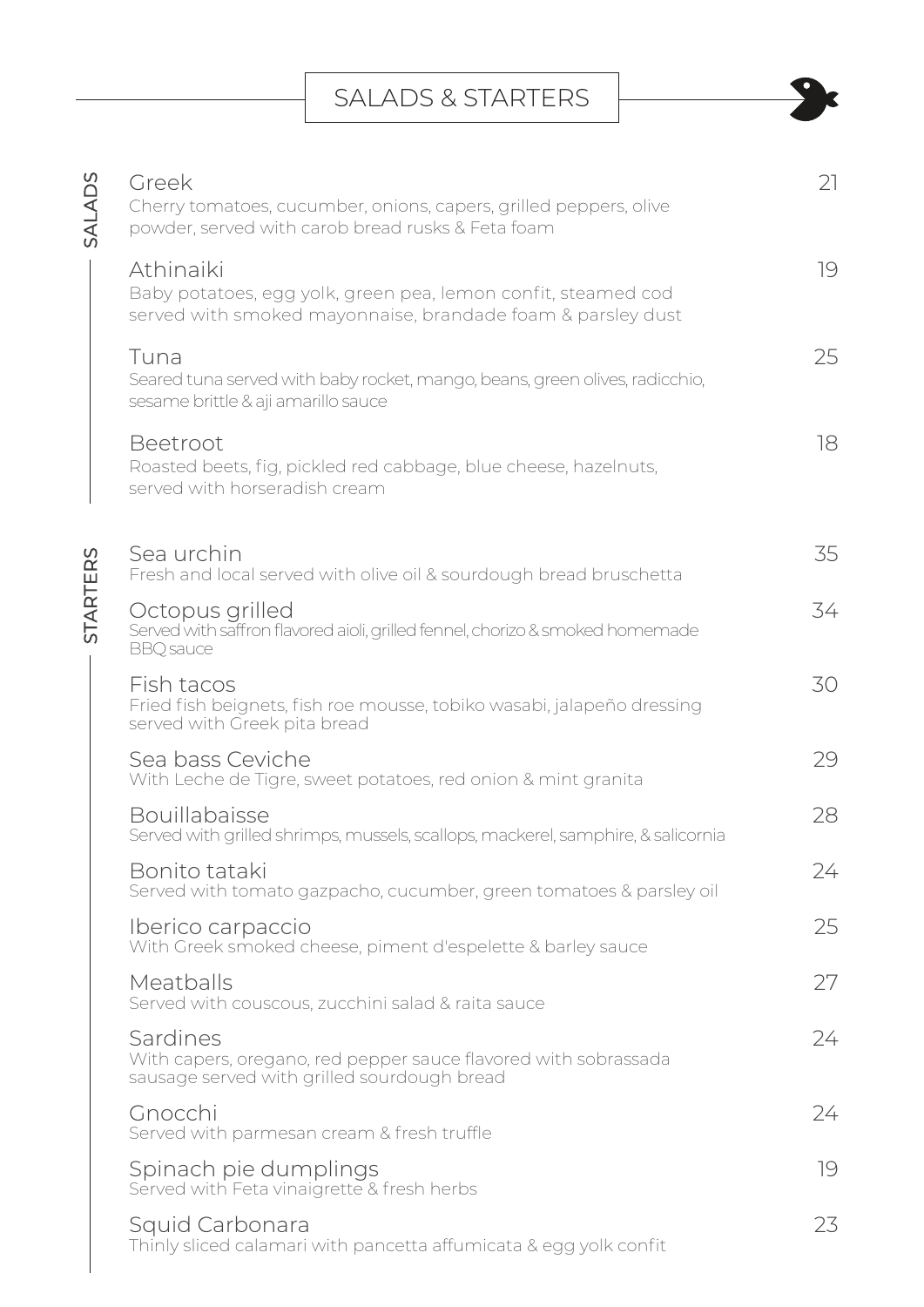| Pasticcio<br>Paccheri pasta, slow-cooked beef ragout & cream made with "Arseniko"<br>cheese from Naxos island     | 31 |
|-------------------------------------------------------------------------------------------------------------------|----|
| Grouper fricassee<br>With asparagus, baby spinach, beard monk, celery root cream & herb foam                      | 37 |
| Crayfish risotto<br>With corn, blue crab, bisque & nduja sausage                                                  | 45 |
| Beef cheeks confit<br>With smoked eggplant pure, grilled eggplant. onion cream, pickled onions<br>& mustard seeds | 35 |
| Red Snapper<br>Boneless served with parnsip pure, mussels, ikura and fish coconut broth                           | 36 |
| <b>Beef fillet</b><br>Served with carrot cream, pickled carrots, grilled plum, foie gras &<br>peppercorn sauce    | 59 |
| Seafood linguini<br>Served with mussels, shrimps & basil pesto                                                    | 39 |
| Chicken Dwarf<br>Grilled caramelized chicken served with dauphinoise potatoes &<br>chicken jus                    | 33 |
| Artichoke ala polita<br>With green peas pure, potatoes, carrot, leeks & lemon foam                                | 28 |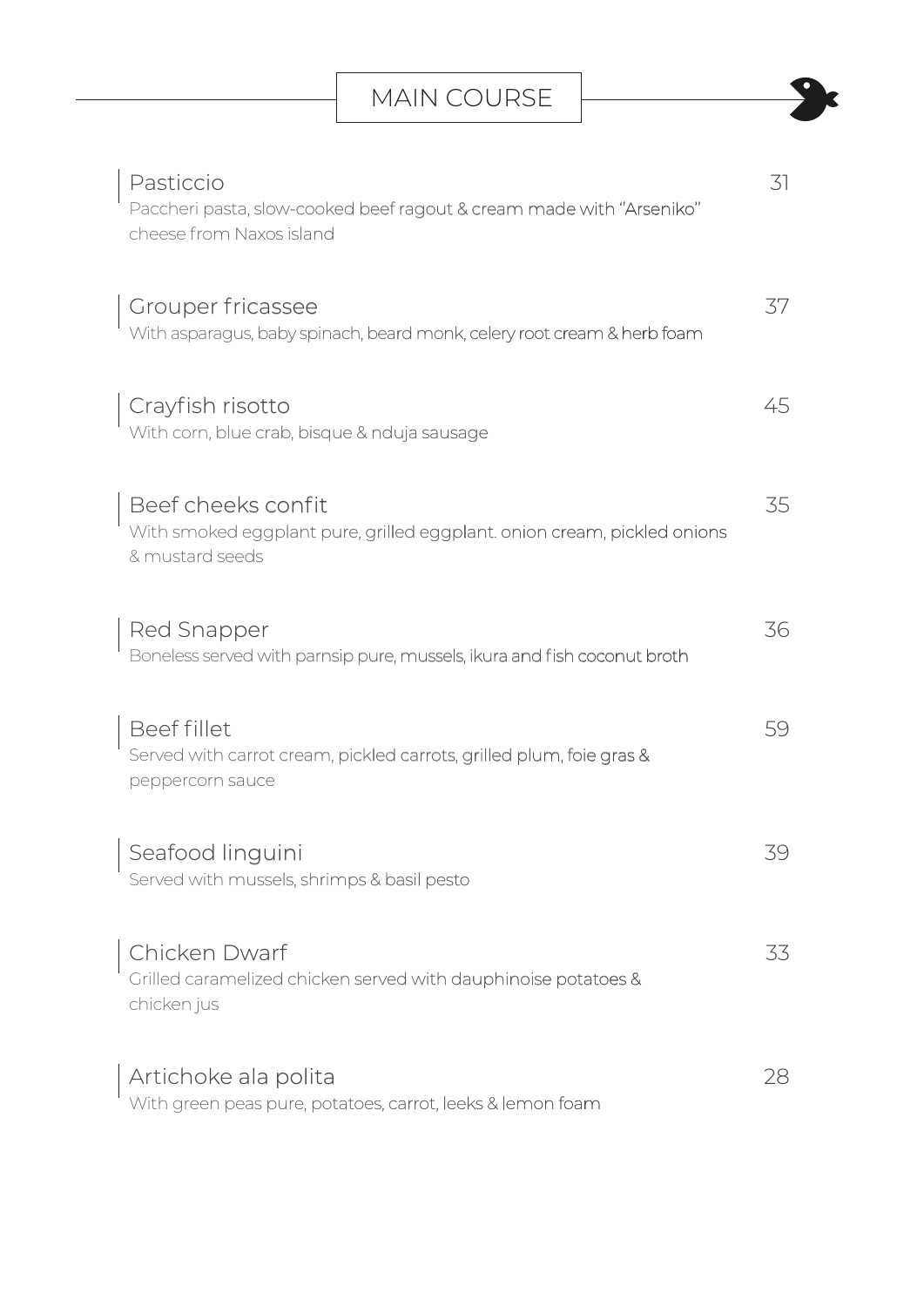JOSPER GRILLED AND A BIT SMOKY

| Catch of the day<br>Whole grilled fish served with extra virgin olive oil and lemon                                                                   | 130/ka |
|-------------------------------------------------------------------------------------------------------------------------------------------------------|--------|
| Grilled Lobster<br>Split and roast served plain or with orzo                                                                                          | 160/ka |
| <b>Grilled Seafood Platter</b><br>Lobster, octopus, calamari, scallops and shirmps<br>served with spicy mayo, olive oil with lemon and kabayaki sauce | 245    |
| Wagyu Flank Steak                                                                                                                                     | 155/kg |
| <b>Skirt Steak</b>                                                                                                                                    | 125/kq |
| Tomahawk Steak                                                                                                                                        | 165/kg |
| Ribeye Steak                                                                                                                                          | 135/ka |

*Ask for premium beef cuts of the day*

|                         | <b>SIDE DISHES</b>                                      |    |  |
|-------------------------|---------------------------------------------------------|----|--|
| Crispy French fries     |                                                         | 10 |  |
| Biological Quinoa salad |                                                         | 8  |  |
| Fresh Green salad       |                                                         | 8  |  |
| <b>Grilled Veggies</b>  |                                                         |    |  |
|                         | asparagus, carrot, corn, zucchini, king oyster mushroom | 12 |  |
| Potato Puree            |                                                         |    |  |